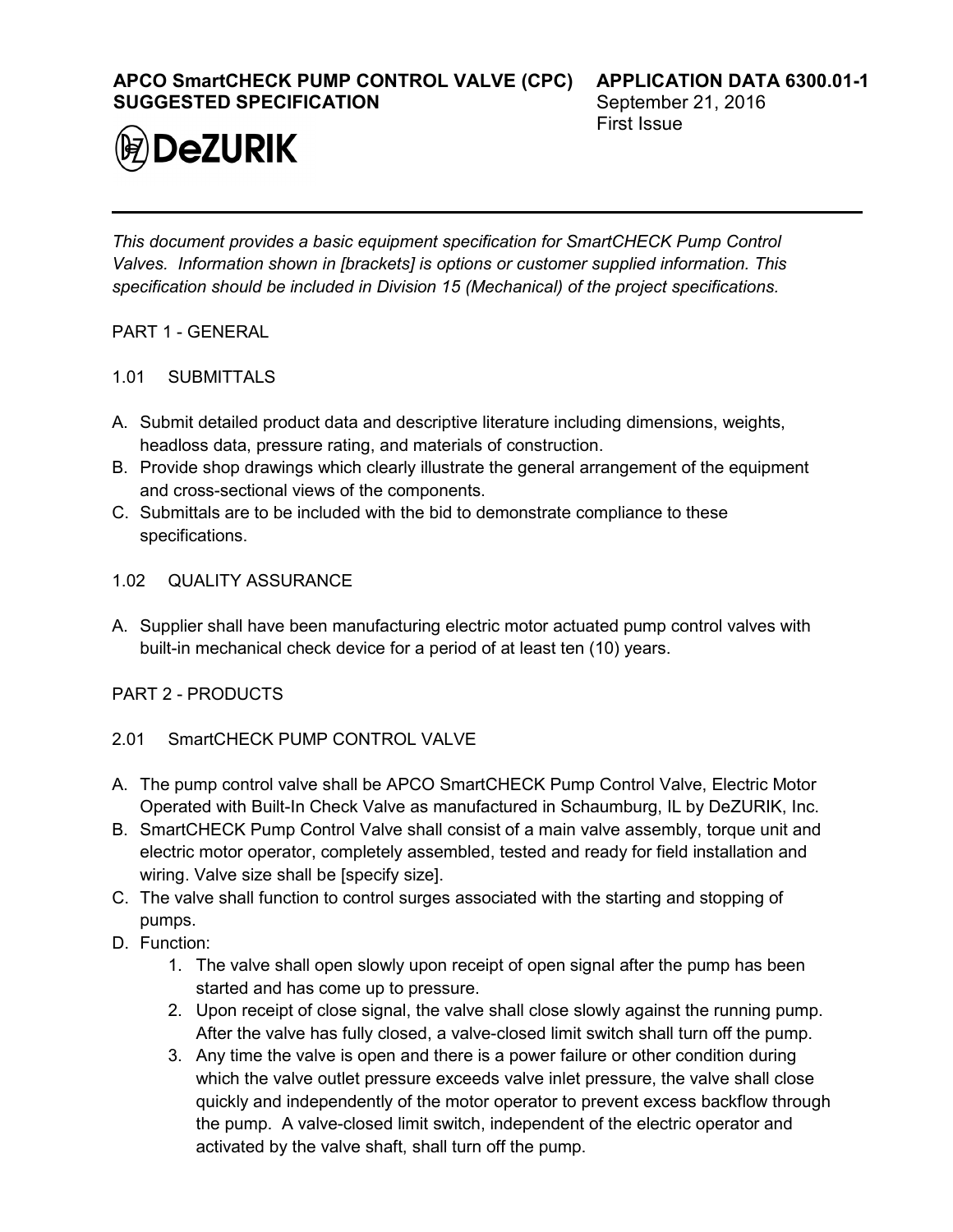*Specify for throttling pump control only:*

4. The valve shall throttle in an intermediate position in response to a 4-20 mA input signal.

*Optional, specify when the application requires a hold open feature:* 

E. A hold open feature shall be provided to open the valve up to 10%, allowing reverse flow for back flushing, priming a pump or draining the system for repairs. For sizes 4"-12", the electric motor operator shall be equipped with extra limit switches and control circuitry to drive the valve open through the torque unit. Valve sizes 14"-20" shall be equipped with a bottom mounted oil-filled hydraulic cylinder with a manual hand pump to open the valve.

### 2.03 CONSTRUCTION

- A. The valve body shall be designed and constructed per AWWA Standard C508 "Swing Check Valves for Waterworks Service" and shall have a full waterway. Valve shall have a K-Factor of less than or equal to 2.0 for lowest energy cost during pump operation. Valves with globe, wye or angle style bodies or any style of valve that does not have straight-through full waterway are not acceptable.
- B. Valve disc design shall be internally pressure balanced to ensure positive closure upon emergency flow reversal. Valves that expose one end of the shaft to atmosphere such that the valve is biased to open when pressure is applied to the entire disc are not acceptable. Valve designs incorporating springs to facilitate stop check closing action are not acceptable. Limiting the open disc position to ensure closure is not acceptable.
- C. The valve disc shall be securely connected to the ductile iron disc arm by a rugged double clevis hinge that eliminates pivoting and assures even load distribution during closing. The double clevis hinge shall include a minimum of two stainless steel pins that secure the disc to the disc arm and provide a controlled connection. Single point disc connections are not allowed.
- D. The disc seat shall be renewable ultra-high molecular weight polyethylene (UHMW-PE), retained by a stainless steel follower ring and stainless steel screws. The replaceable body seat shall be ASTM A276 Type 316 stainless steel. The disc seat shall seal against the body seat by compression. Interference seating is not acceptable.
- E. Pivot shaft shall be heavy duty one-piece ASTM 564 Type 630, 17-4PH stainless steel. The pivot shaft shall have an integral retainer to prevent axial shaft movement. The pivot shaft shall have O-ring seals on both ends. An adjustable external lever and weight shall be provided to accelerate disc closure upon loss of pumping pressure.
- F. A lever and weight with an air cushion cylinder shall be provided to minimize slam upon emergency closure. The air cushion shall be totally enclosed. The cylinder shall have an anodized aluminum alloy cap, head and barrel. The bottom cylinder head shall be hinged to follow the change of angular force as the lever rises and lowers. The primary closing speed of the air cushion cylinder is to be field adjustable by means of a color-coded micrometer type control valve. Control valve to have a set screw lock to secure final setting accuracy.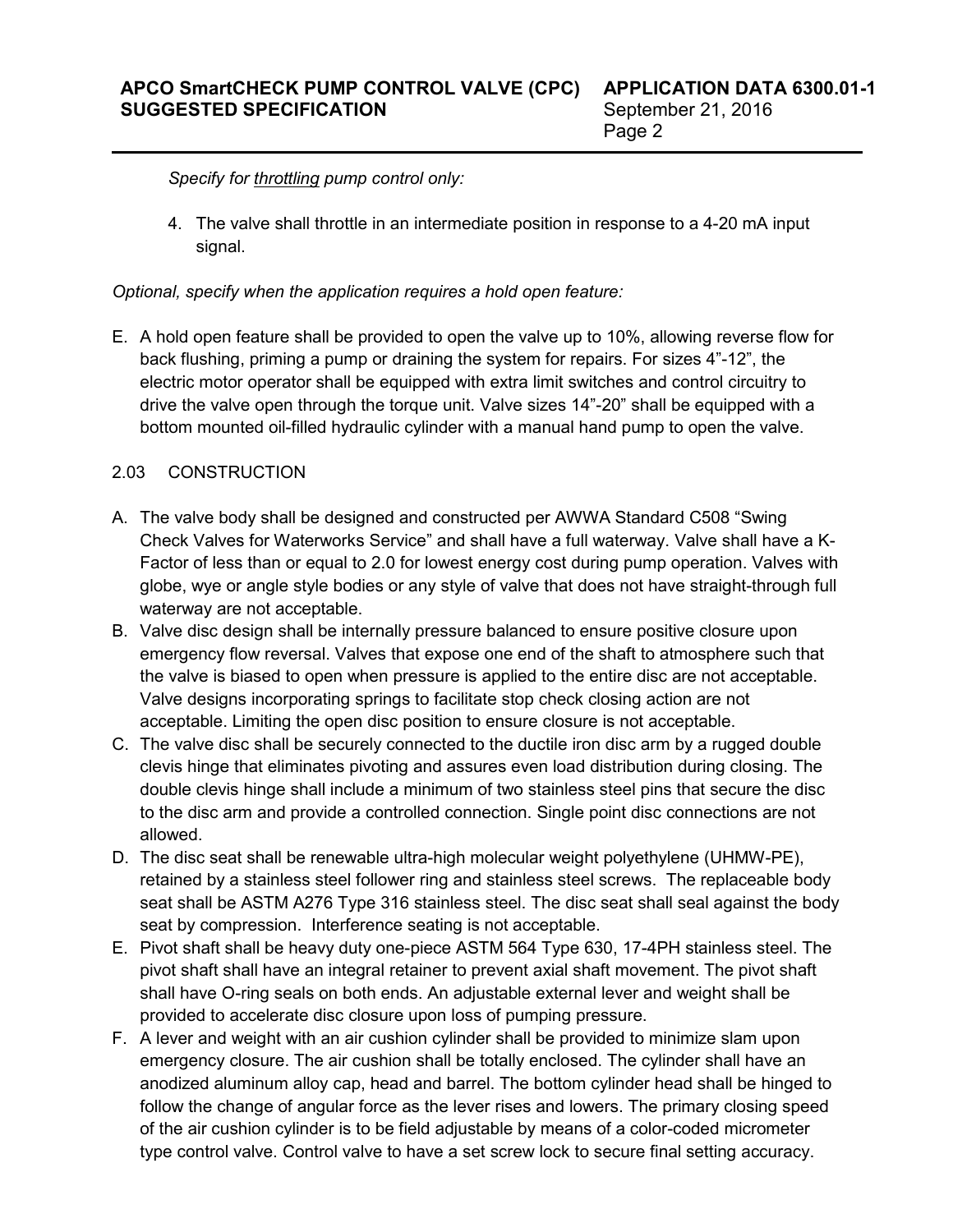# **APCO SmartCHECK PUMP CONTROL VALVE (CPC) SUGGESTED SPECIFICATION**

- G. The valve body, disc and cover shall be constructed of ductile iron conforming to ASTM A536 with integral flanges faced and drilled to ANSI B16.1 Class [125] [250]. The body shall be one piece. Valves with multiple body pieces are not acceptable. Valve shall be inherently self-cleaning and have a flow area of not less than 100% of its nominal pipe size.
- H. The valve shall have a top access cover to allow inspection, repair or replacement of internal parts without removing the actuator from the valve, without removing the valve from the line or disturbing the adjacent piping.
- I. The valve shall be equipped with a limit switch actuated by the valve shaft lever assembly to signal when the valve disc has moved to the closed position. Limit switch shall be DPDT, with contacts rated at 10 amps (continuous) and NEMA 4, 13 and IP67 enclosure. Limit switch shall be Allen-Bradley 802T-DTP or equal. Valves which do not have direct limit switch indication of the disc position, independent of the electric operator, are not acceptable.

## *Optional bottom mounted buffer:*

- J. A bottom mounted buffer, consisting of a high pressure oil-filled hydraulic cylinder and buffer rod shall permit free opening, and positive controlled closure of the disc. The oil hydraulic buffer rod shall make contact with the disc during the final 10% of closure to control the disc until closed. An adjustable collar shall be provided on the buffer rod to adjust the starting position of valve control between 90% closed and fully closed, according to the hydraulic requirements of the pumping system. The buffer rod shall be ASTM A582 Type 303 stainless steel.
- K. The final closure speed shall be adjustable by means of a color-coded micrometer type control valve. The micrometer type control valve must have a locking set screw to secure final setting. The Oil Reservoir shall be ASTM A240 Type 316 stainless steel. Hydraulic hoses are to be S.A.E. certified.

# 2.04 TORQUE UNIT

- A. A torque unit shall convert the input torque from the electric motor operator into characterized, high torque output to the valve shaft. The torque unit shall utilize a heavy duty, dual lever design to distribute operating forces evenly and minimize wear. The main body and drive yoke shall be ASTM A536 ductile iron.
- B. There shall be an air gap between the torque unit and the valve body to facilitate inspection and to isolate valve packing from the torque unit. Torque unit shall be capable of being inspected, removed and repaired without removing the valve from the pipeline or opening the valve body. If the torque unit were removed from the valve body, the valve shall continue to function as an air cushioned swing check valve.
- C. In the event of loss of pump flow or anytime the outlet pressure exceeds the inlet pressure, the torque unit shall not interfere with disc closure, regardless of whether the SmartCHECK Pump Control Valve is used for open-close or throttling service.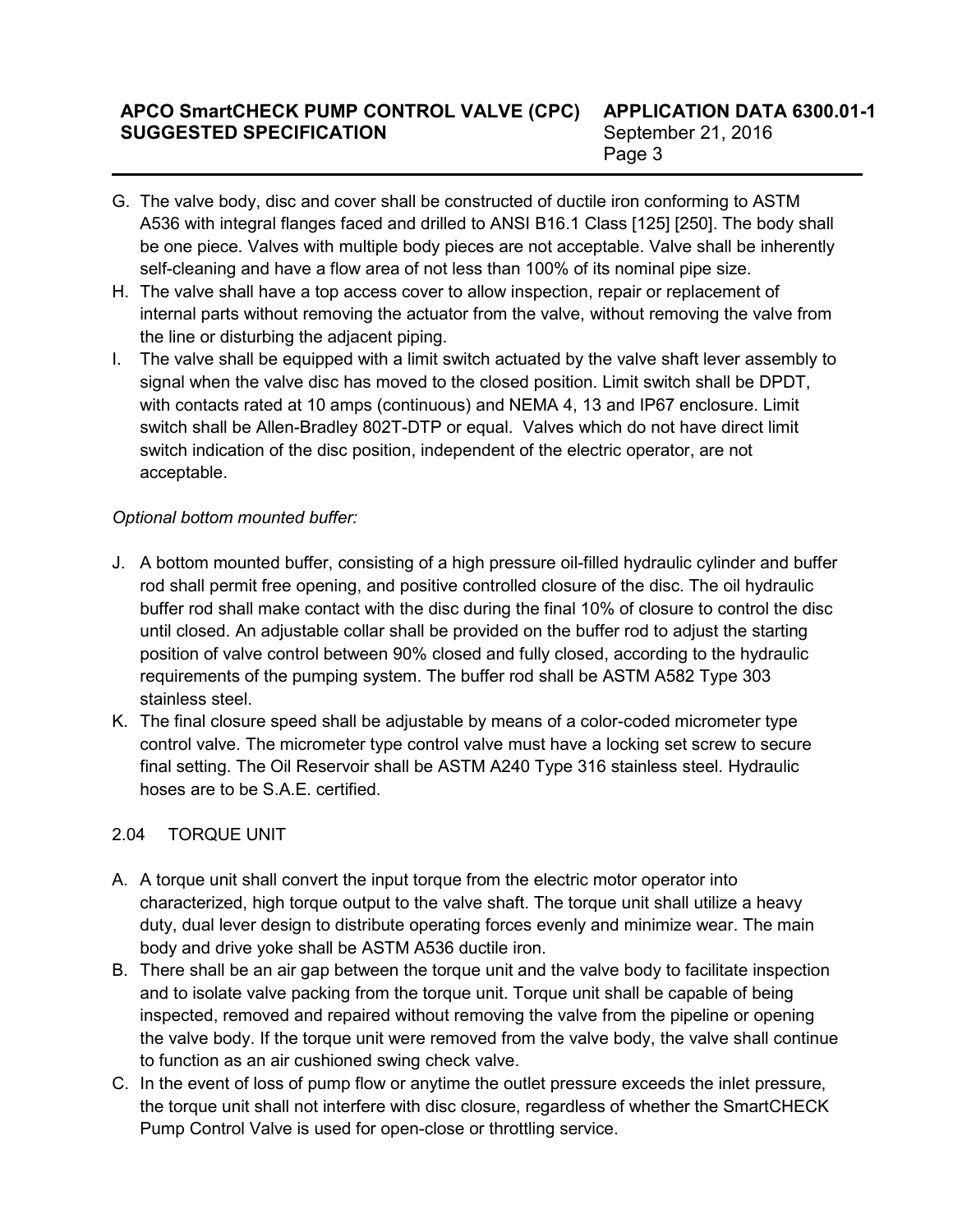D. The torque unit shall be characterized to provide variable disc travel speed as the valve opens or closes, minimizing hazardous surge. When the valve starts to open, the disc travel is slow and accelerates as the valve continues to open. During valve closing the disc travel is fast and decelerates as the valve closes.

### E. 2.05 ELECTRIC MOTOR OPERATOR

- A. The valve shall be equipped with a multi-turn electric motor operator suitable for [openclose] [throttling] pump control.
	- 1. The motor operator shall be sized by the valve manufacturer to positively close the valve against the maximum differential pressure generated at the pump shut-off head of  $\begin{bmatrix} 1 \end{bmatrix}$ psi with a downstream static system pressure of  $\lceil \quad \rceil$  psi. The minimum time for (1) full stroke (full closed to full open, or full open to full closed) of the valve shall be  $\begin{bmatrix} 1 \end{bmatrix}$ seconds.
	- 2. The motor operator shall be in conformance with AWWA C540 "Standard for Power-Actuating Devices for Valves and Sluice Gates". Operator shall have a NEMA 4 enclosure. Controls shall include limit switches, reversing starter(s), control transformer, local-off-remote selector switch, local open-close pushbuttons, status lights, manual handwheel with hand-auto lever and visual position indicator. Motor operator controls shall be suitable for operation with [voltage/cycles/phase] power source.

#### *Specify for open-close pump control:*

B. Motor operator controls shall include a stepping timer module that allows the valve stroking time to be increased for the entire or any portion of the valve travel. The start and stop point of the stepping mode shall be manually adjustable for any portion of the valve stroke. The on- and off-time intervals within the stepping mode shall be manually adjustable between 1 and 30 seconds.

### *Specify for throttling pump control:*

C. Motor operator controls shall include a positioner module that shall permit the valve to throttle in an intermediate position in response to a command input signal of 4-20 mA.

### *Optional pump and control valve interface:*

## 2.06 ECB-PC ELECTRONIC PUMP AND SmartCHECK PUMP CONTROL VALVE **INTERFACE**

- A. The Pump and Control Valve Interface for Pump Control Valves shall be DeZURIK ECB-CP.
- B. The DeZURIK ECB-CP shall provide control between the SmartCHECK Pump Control Valve and the pump, to minimize pressure surges in the system when the pump starts or stops. The DeZURIK ECB-CP shall properly sequence and control the pump and pump control valve start-up and shut-down procedure, providing both visual and electronic status outputs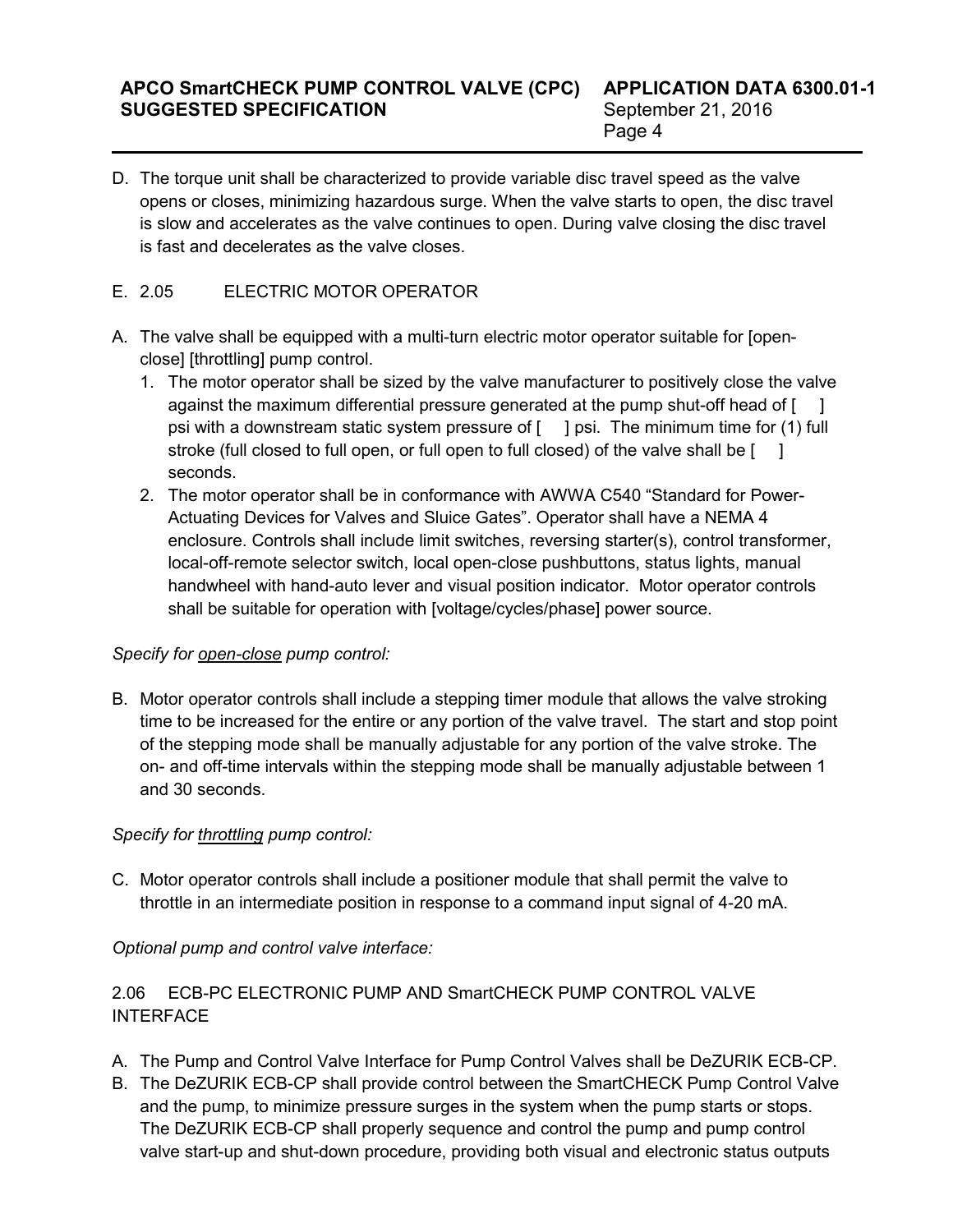for operating personnel. The DeZURIK ECB-CP shall protect the pumping system from damage due to mechanical or power failure. The DEZURIK ECB-CP shall be pre-wired and include an integral programmable valve controller to sequence the pump and SmartCHECK Pump Control Valve during all modes of operation. The DEZURIK ECB-CP shall be preprogrammed for most common pump control applications. The DEZURIK ECB-CP shall be easy to wire and adjust. The DEZURIK ECB-CP shall include the following features:

- 1. Sequence timers
- 2. Local visual indication of pump and control valve status
- 3. Displays time for system to build pressure and for valve to open
- 4. Contacts for remote or automatic start signal
- 5. Local pump start and pump stop buttons
- 6. Local emergency stop button
- 7. Automatic shutdown of pump in emergency situations
- 8. Terminal block connections for electric motor operator controls, valve limit switch, pump starter relay, remote automatic contact, pressure switch
- 9. LOR switch for remote or local operation
- C. The DEZURIK ECB-CP shall include automatic recognition of common fault conditions and shall provide proper fault response sequencing to the SmartCHECK Pump Control Valve and pump starter as well as visual and electronic fault notification to operating personnel.
- D. The integral programmable valve controller shall be housed in a NEMA 4X fiberglass enclosure with polycarbonate window, gasketed door, continuous stainless steel hinge, stainless steel twist/latch door fasteners, and padlockable door hasp.
- E. The DEZURIK ECB-CP shall include alarms, adjustable timers, system indicators, providing local visual indicators for both normal operation and alarm conditions.
- F. The DEZURIK ECB-CP shall include an externally mounted three position "Local-Off-Remote" switch to provide local or remote pump start/stop operation. Externally mounted pump start and pump start buttons shall be provided for local operation. The DEZURIK ECB-CP shall be supplied with contacts for remote start, a pressure switch and a valve limit switch.
- G. The DEZURIK ECB-CP shall require a minimal amount of field wiring.
- H. The pump and control valve interface shall be manufactured and supplied by the pump control valve manufacturer. The pump and pump control valve interface and the pump control valve shall be set up and tested as a complete assembly in the valve manufacturer's facility.